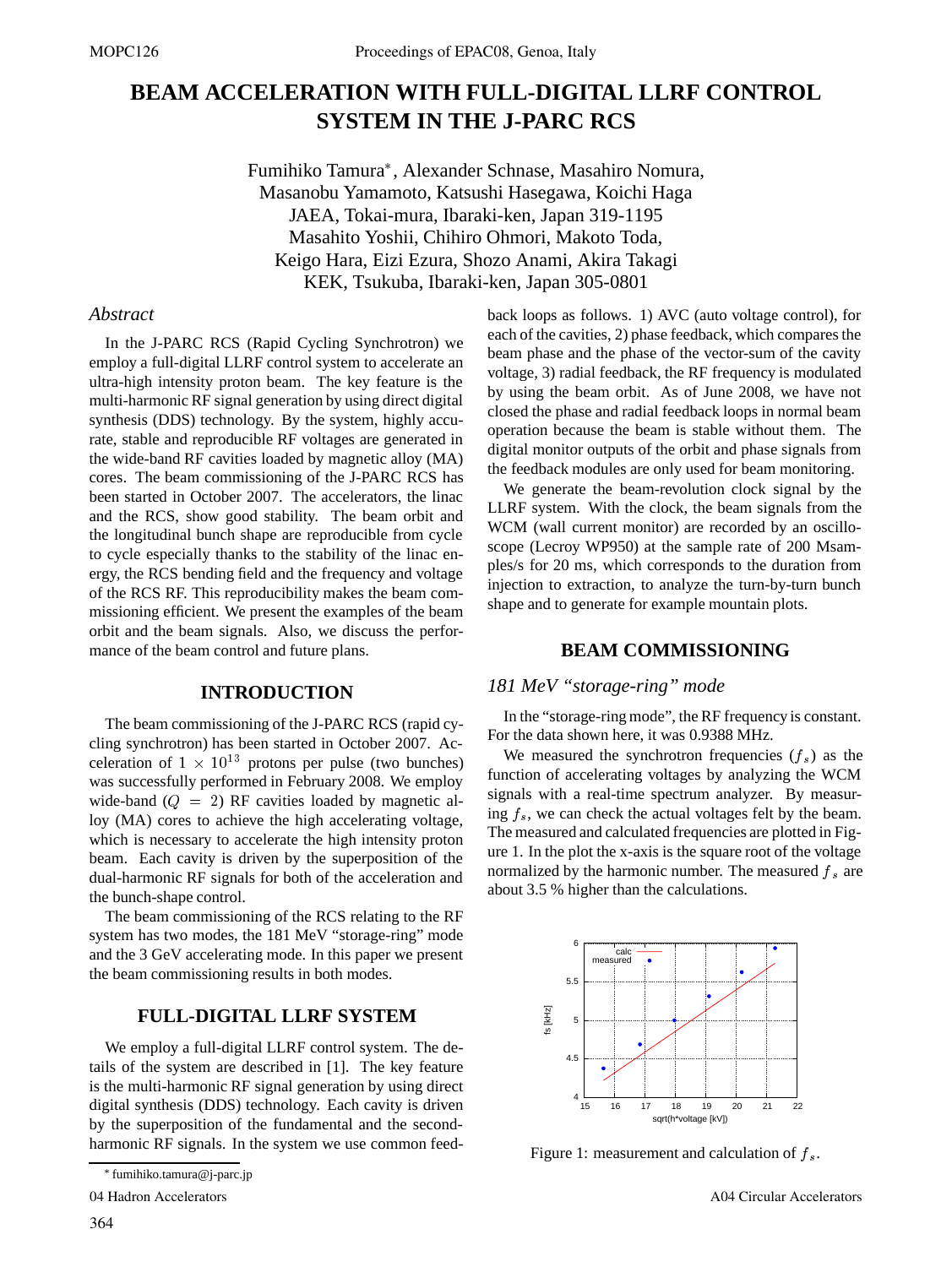

Figure 2: Gap voltage monitor signal. Left: 0.938 MHz (near injection), right: 1.67 MHz (near extraction).



Figure 3: Orbit before (red) and after (blue) correction.

At the injection frequency, the distortion of the accelerating voltage due to the class-AB operation is relatively large as shown in Figure 2. The amplitude of the thirdharmonic component is nearly 10% of the fundamental RF. We consider that this distortion causes the deviation of  $f_s$ .

#### *3 GeV acceleration mode*

Since the cycle-to-cycle fluctuation of the bending magnet field is quite small after the warming-up, we adjust the accelerating frequency pattern without the online radial feedback loop. We take an orbit signal of a full accelerating cycle and correct the frequency pattern using the following formula,

$$
\Delta f_{\text{correction}} = f_{\text{rf}} \times \eta \times \frac{\Delta R}{\text{(dispersion)}}.
$$
 (1)

After several iterations the orbit comes close to the center. In Figure 3, the orbit before and after correction are shown. Before correction, the deviations of the dipole oscillation center were  $-3.5$  mm near 2 ms after the injection and  $-2$  mm near the extraction. The orbit was within  $\pm 1$  mm after correction.

The beam current signal from the WCM is recorded for the turn-by-turn analysis. A typical beam current analysis is shown in Figure 4. In the figure, the average current per bunch, peak current and bunching factor  $(b_f)$  are plotted. We employ the chopped beam injection. One can see that the beam current increases during the 220 turn injection period. Then the bunch is accelerated with showing quadrupole oscillations. Also the mountain plot of the full 20 ms acceleration is shown in Figure 5.



Figure 4: Beam current analysis up to 1000-th turn. Average current per bunch (upper left), peak current (upper right), bunching factor (lower).



Figure 5: Mountain plot of a full acceleration cycle.

# *Effect of the third-harmonic on synchronous phase*

The synchronous phase  $(\phi_s)$  is obtained by subtracting the beam phase from the phase of the vector-sum cavity voltage. A typical  $\phi_s$  with the voltage pattern with maximum voltage of 348 kV is plotted in Figure 6. In the figure, the expected  $\phi_s$  is also plotted. The calculation and the measurement results agree in most parts of the accelerating cycle. This means that the accelerating voltage is very close to the expected value; therefore the AVC works properly. However, one can notice a small deviation from 1 ms to 7 ms.

We considered that this deviation is because of the voltage distortion by the third-harmonic shown in Figure 2, and performed a test of the cancellation of the third-harmonic.

We set the phase of the cavities as follows. The phases of a half of the cavities are set  $+30$  degrees from the normal operation, and for the other half of cavities  $-30$  degrees 04 Hadron Accelerators A04 Circular Accelerators